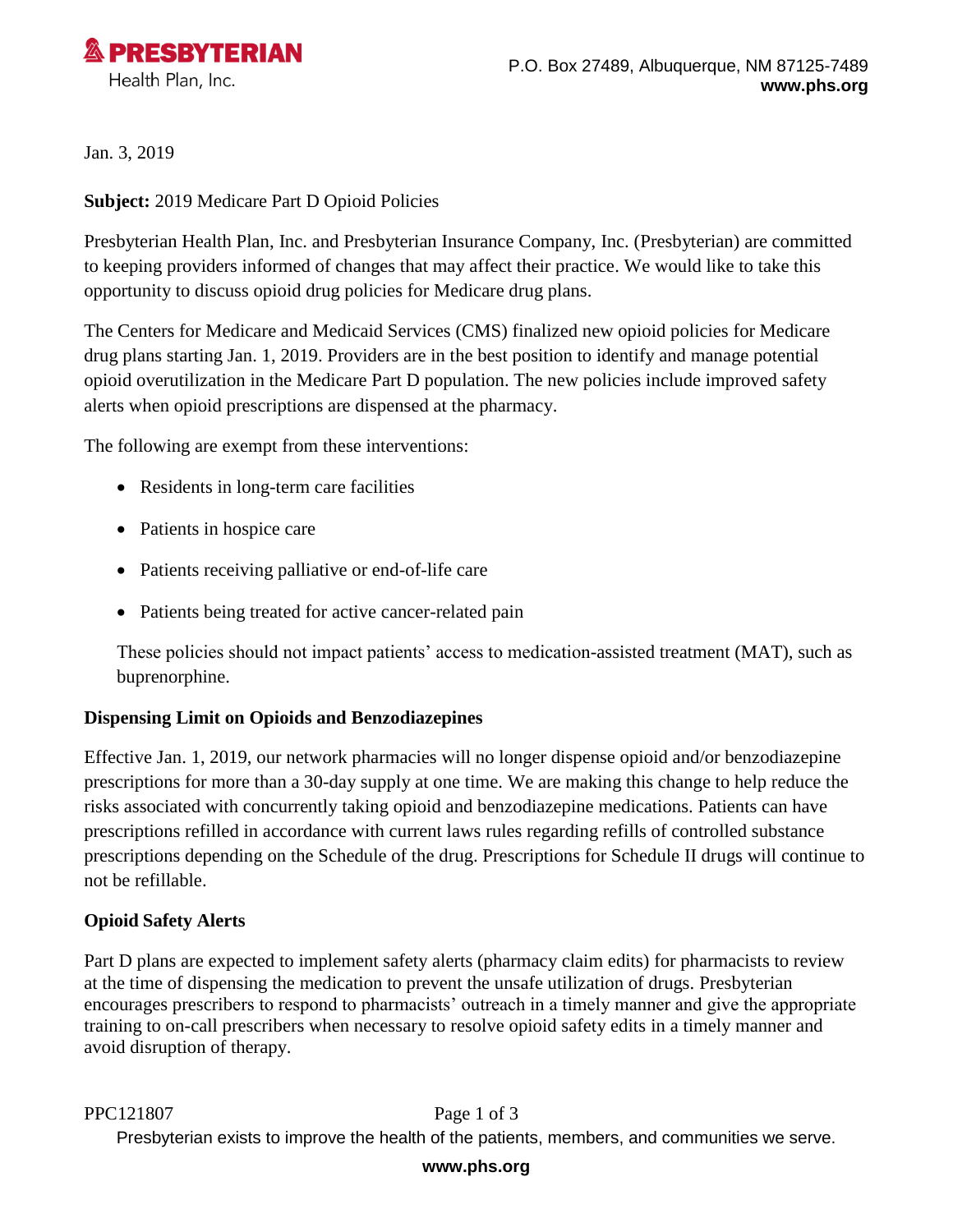| <b>Opioid Safety Alert</b>                                                                                                                                                                                                                                                                                                                                                                                                                                                                     | <b>Prescriber's Role</b>                                                                                                                                                                                                                                                                                                                                                                                                                                                                                                                                                                                                                                                    |
|------------------------------------------------------------------------------------------------------------------------------------------------------------------------------------------------------------------------------------------------------------------------------------------------------------------------------------------------------------------------------------------------------------------------------------------------------------------------------------------------|-----------------------------------------------------------------------------------------------------------------------------------------------------------------------------------------------------------------------------------------------------------------------------------------------------------------------------------------------------------------------------------------------------------------------------------------------------------------------------------------------------------------------------------------------------------------------------------------------------------------------------------------------------------------------------|
| <b>Important Note:</b><br>This is not a prescribing limit. Decisions to taper or<br>discontinue prescription opioids are individualized<br>between the patient and prescriber.                                                                                                                                                                                                                                                                                                                 | On the patient's behalf, the physician or other<br>prescriber has the right to request a coverage<br>determination for a drug(s), including the right to<br>request an expedited or standard coverage<br>determination in advance of prescribing an opioid.                                                                                                                                                                                                                                                                                                                                                                                                                 |
| Seven-day supply limit for opioid naïve patients<br>("hard edit")<br>Medicare Part D patients who have not filled an<br>opioid prescription recently (such as within the past<br>108 days) will be limited to a supply of seven days<br>or less.<br>Limiting the amount dispensed with the first opioid<br>prescription may reduce the risk of future<br>dependency or overuse of these drugs.<br><b>Important Note:</b><br>This alert should not impact patients who already take<br>opioids. | Patient may receive up to a seven-day supply or<br>request a coverage determination for full-day<br>supply as written.<br>The physician or other prescriber has the right to<br>request a coverage determination on the patient's<br>behalf, including the right to request an expedited<br>or standard coverage determination in advance of<br>prescribing an opioid.<br>The prescriber only needs to attest to plan that the<br>prescribed supply is the intended and medically<br>necessary amount.<br>Subsequent prescriptions written by prescribers<br>are not subject to the seven-day supply limit, as<br>the patient will no longer be considered opioid<br>naïve. |
| Opioid care coordination alert at 90 morphine<br>milligram equivalent (MME)<br>This policy will affect Medicare patients when they<br>present an opioid prescription at the pharmacy and<br>their cumulative MME per day across all of their<br>opioid prescription(s) reaches or exceeds 90 MME.<br>The prescriber will be contacted to resolve the<br>alerts and to be informed of other opioid<br>prescribers or increasing level (MME) of opioids.                                         | Regardless of whether individual prescription(s)<br>are written below the threshold, the alert will be<br>triggered by the fill of the prescription that<br>reaches the cumulative threshold of 90 MME or<br>greater.<br>The prescriber who writes the prescription will<br>trigger the alert and will be contacted even if that<br>prescription itself is below the 90 MME threshold.<br>Once a pharmacist consults with a prescriber on a<br>patient's prescription for a plan year, the prescriber<br>will not be contacted on every opioid prescription<br>written for the same patient after that unless the plan<br>implements further restrictions.                  |
| Concurrent opioid and benzodiazepine use or<br>duplicative long-acting opioid therapy ("soft<br>edits")<br>The alerts will trigger when opioids and<br>benzodiazepines are taken concurrently or if the<br>patient is on multiple duplicate long-acting opioids.                                                                                                                                                                                                                               | The pharmacist will conduct additional safety<br>reviews to determine if the patient's opioid use<br>is safe and clinically appropriate. The<br>prescriber may be contacted.                                                                                                                                                                                                                                                                                                                                                                                                                                                                                                |